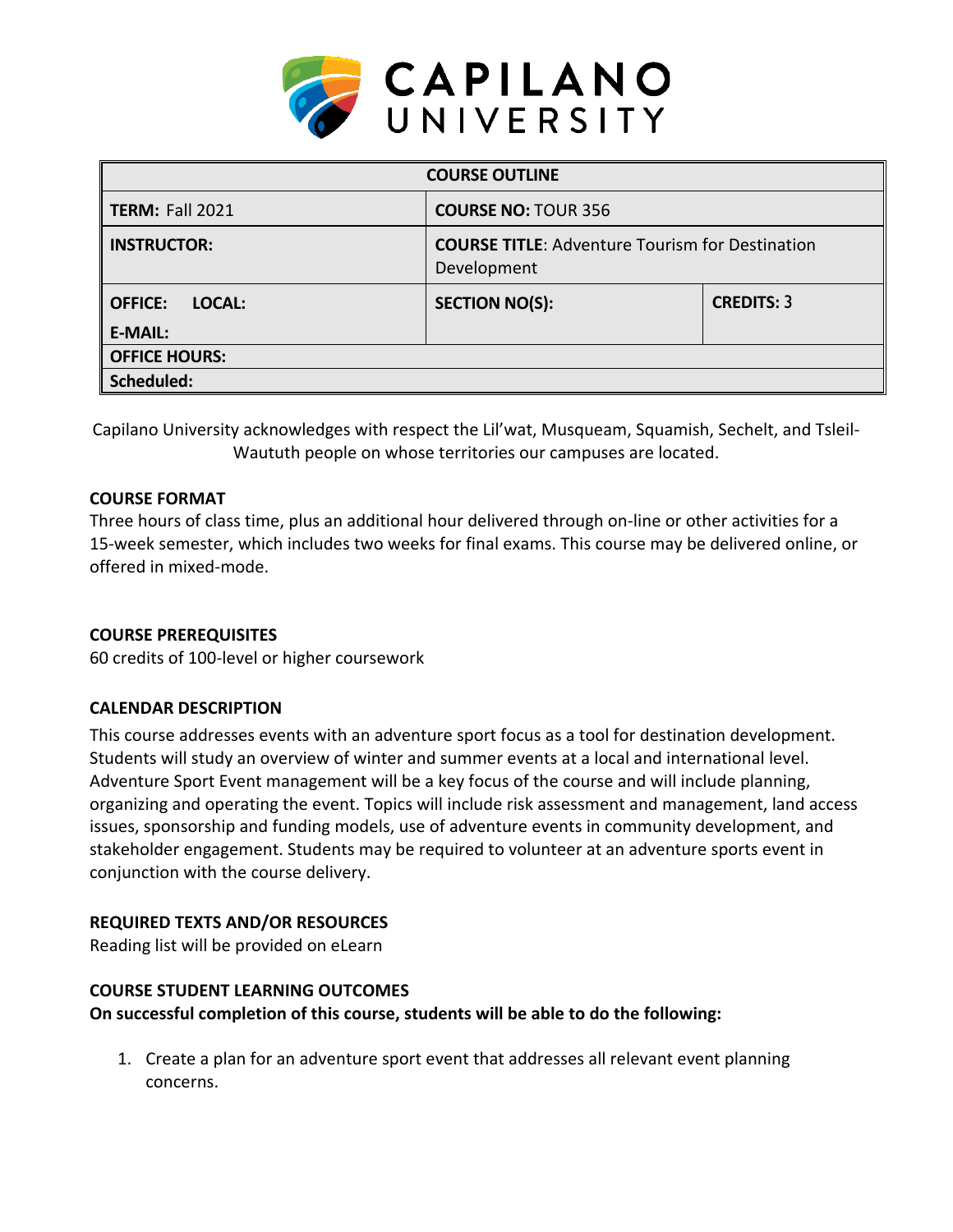- 2. Appraise the requirements and demonstrate the process for accessing appropriate sites and host facilities including private land, First Nations land, and Crown or municipal land including parks and protected areas.
- 3. Employ effective risk assessment and mitigation techniques for an adventure sport event
- 4. Design appropriate community engagement processes and articulate the value of adventure sport events in community development.
- 5. Compare and evaluate a variety of sponsorship techniques and funding models appropriate to adventure sport events.

#### **COURSE CONTENT**

| <b>Weeks</b>   | <b>TOPIC(S)</b>                                              |  |  |  |
|----------------|--------------------------------------------------------------|--|--|--|
| $\mathbf{1}$   | Course Introduction                                          |  |  |  |
| $\overline{2}$ | Adventure Sport Event Design: Event Manager and Participants |  |  |  |
| 3              | Adventure Sport Event Design: Event Development              |  |  |  |
| $\overline{4}$ | <b>Event Sites</b>                                           |  |  |  |
| 5              | <b>Risk Management</b>                                       |  |  |  |
| 6              | Presenting the Event                                         |  |  |  |
| $\overline{7}$ | <b>Community Engagement</b>                                  |  |  |  |
| 8              | <b>Event Marketing</b>                                       |  |  |  |
| $9$            | <b>Destination Development: Community Impacts</b>            |  |  |  |
| 10             | <b>Destination Development: Legacies</b>                     |  |  |  |
| 11             | The Financial Side of Events                                 |  |  |  |
| 12             | Future of adventure sport events                             |  |  |  |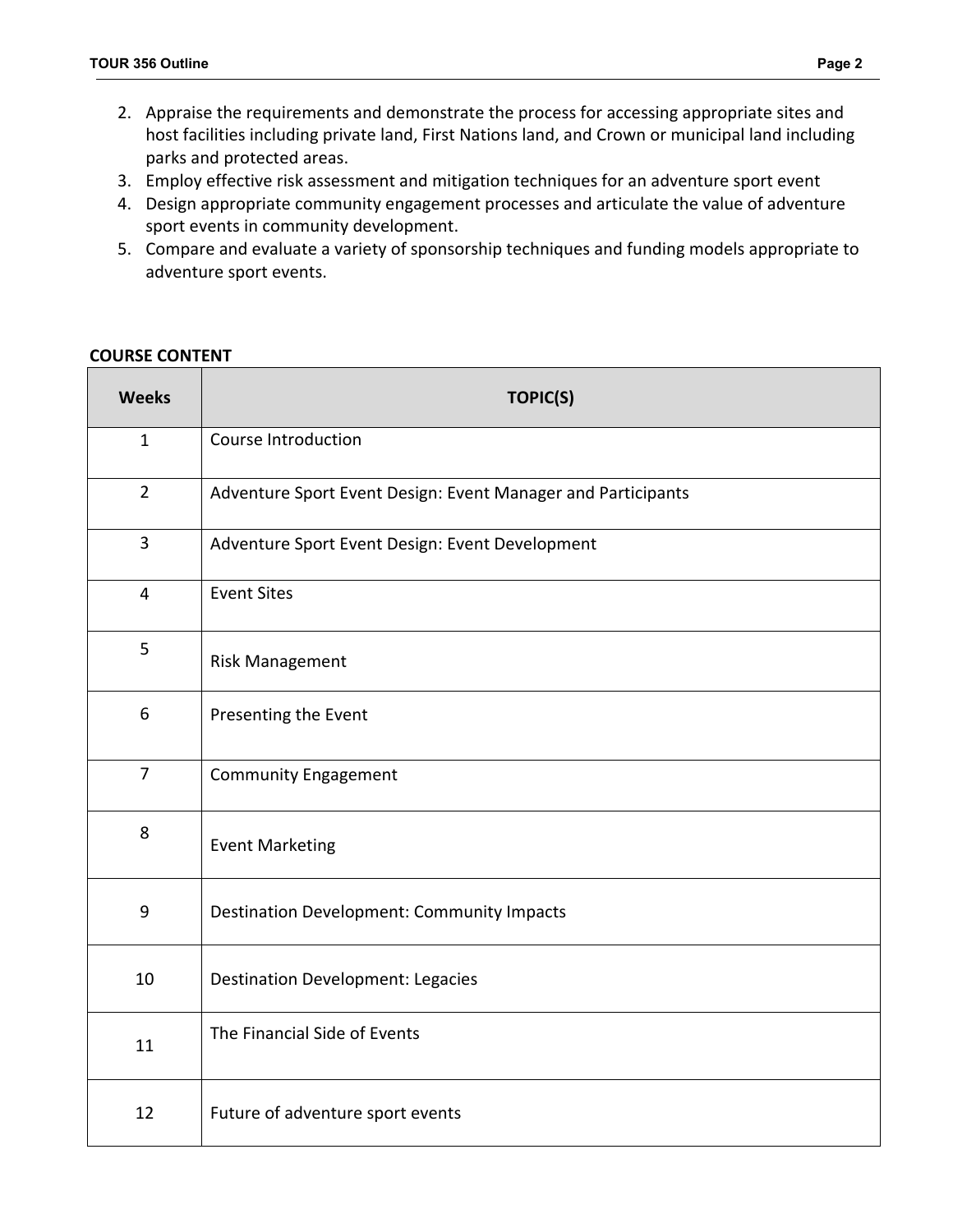|         | Presentations for Adventure Sport Event Assignment |
|---------|----------------------------------------------------|
| 14 & 15 | Final Exam Period                                  |

#### **EVALUATION PROFILE**

| <b>Assessment</b>               | % of Final Grade |
|---------------------------------|------------------|
| Assignments*                    | 40% - 80%        |
| Participation & Professionalism | 0% - 10%         |
| Quizzes/Midterm/Final*          | $20\% - 50\%$    |
| Total                           | 100%             |

\*This consists of several smaller assignments. No one assignment will be valued at more than 35% of the final grade

## **Participation**

Participation grades are based on the consistency, quality, and frequency of contributions to class discussions. Consistency means attending every class, maintaining a positive and respectful presence in the classroom, and actively contributing to discussions on a regular basis. Quality means demonstrating respect for peers and their contributions; listening attentively during lectures and when other students are speaking; and participating in all activities with an open and inquisitive mind.

## **GRADING PROFILE**

|  |                                        | $A+ = 90-100$ $B+ = 77-79$ $C+ = 67-69$ $D = 50-59$ |  |
|--|----------------------------------------|-----------------------------------------------------|--|
|  |                                        | $ A = 85-89$ $ B = 73-76$ $ C = 63-66$ $ F = 0-49$  |  |
|  | $A- = 80-84$ $B- = 70-72$ $C- = 60-62$ |                                                     |  |

## **Incomplete Grades**

Grades of Incomplete "I" are assigned only in exceptional circumstances when a student requests extra time to complete their coursework. Such agreements are made only at the request of the student, who is responsible to determine from the instructor the outstanding requirements of the course.

## **Late Assignments**

Assignments are due at the beginning of the class on the due date listed. If you anticipate handing in an assignment late, please consult with your instructor beforehand. 10% per day will be deducted for late assignments.

## **Missed Exams/Quizzes/Labs etc.**

Make-up exams, quizzes and/or tests are given at the discretion of the instructor. They are generally given only in medical emergencies or severe personal crises. Some missed labs or other activities may not be able to be accommodated. Please consult with your instructor.

## **Attendance**

Students are expected to attend all classes and associated activities.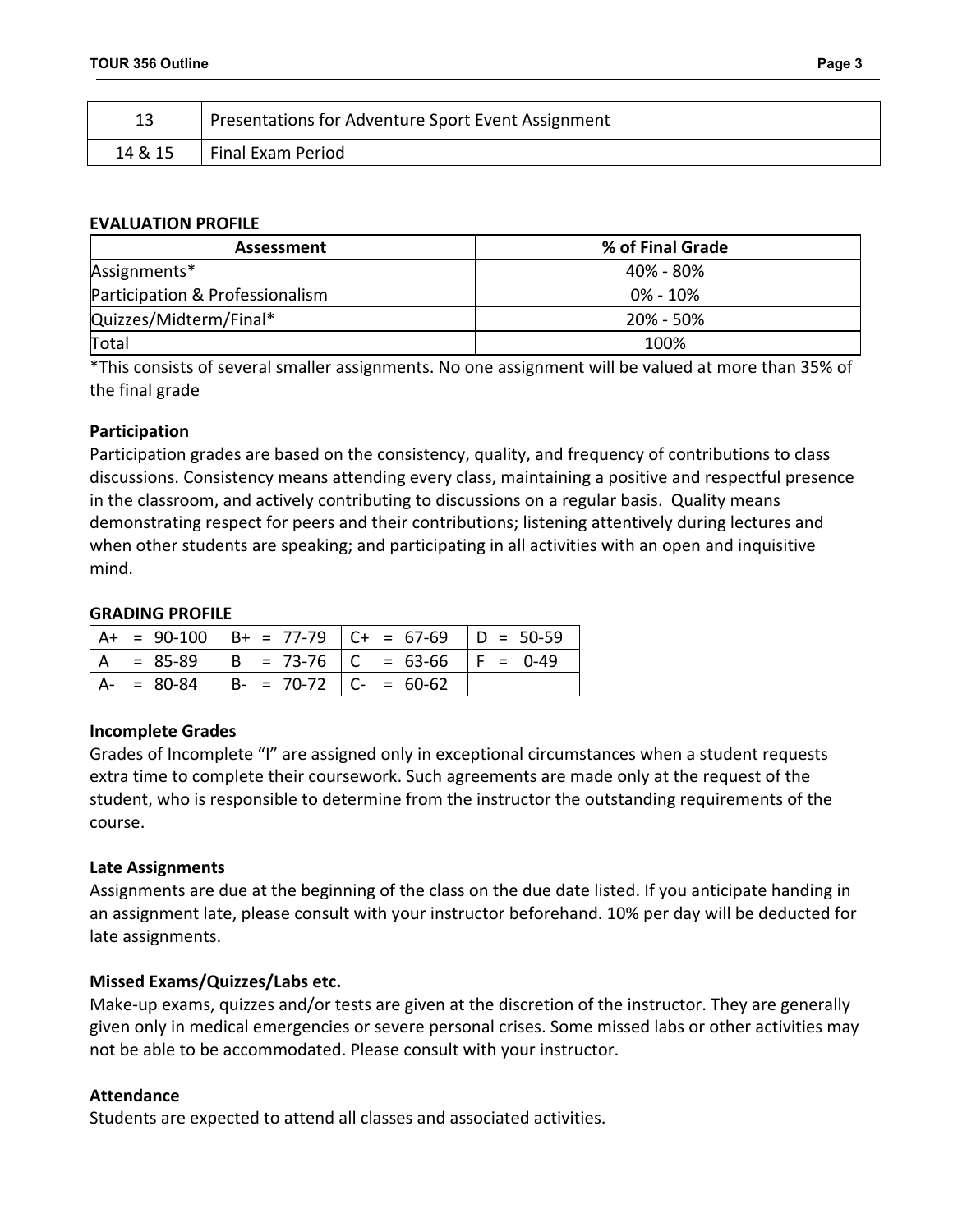## **English Usage**

Students are expected to proofread all written work for any grammatical, spelling and stylistic errors. Instructors may deduct marks for incorrect grammar and spelling in written assignments.

# **Electronic Devices**

Students may use electronic devices during class for note-taking only when working on tasks assigned by the instructor.

# **On-line Communication**

Outside of the classroom, instructors will (if necessary) communicate with students using either their official Capilano University email or eLearn; please check both regularly. Official communication between Capilano University and students is delivered to students' Capilano University email addresses only.

# **UNIVERSITY OPERATIONAL DETAILS**

# **Tools for Success**

Many services are available to support student success for Capilano University students. A central navigation point for all services can be found at:<https://www.capilanou.ca/student-life/>

## **Capilano University Security: download the [CapU Mobile Safety App](https://www.capilanou.ca/student-life/support--wellness/safety--security/capu-safe-app/)**

# **Policy Statement (S2009-06)**

Capilano University has policies on Academic Appeals (including appeal of final grade), Student Conduct, Academic Integrity, Academic Probation and other educational issues. These and other policies are available on the University website.

# **Academic Integrity (S2017-05)**

Any instance of academic dishonesty or breach of the standards of academic integrity is serious and students will be held accountable for their actions, whether acting alone or in a group. See policy and procedures S2017-05 Academic Integrity for more information: [https://www.capilanou.ca/about](https://www.capilanou.ca/about-capu/governance/policies/)[capu/governance/policies/](https://www.capilanou.ca/about-capu/governance/policies/)

Violations of academic integrity, including dishonesty in assignments, examinations, or other academic performances, are prohibited and will be handled in accordance with the Student Academic Integrity Procedures.

**Academic dishonesty** is any act that breaches one or more of the principles of academic integrity. Acts of academic dishonesty may include but are not limited to the following types:

**Cheating**: Using or providing unauthorized aids, assistance or materials while preparing or completing assessments, or when completing practical work (in clinical, practicum, or lab settings), including but not limited to the following:

- Copying or attempting to copy the work of another during an assessment;
- Communicating work to another student during an examination;
- Using unauthorized aids, notes, or electronic devices or means during an examination;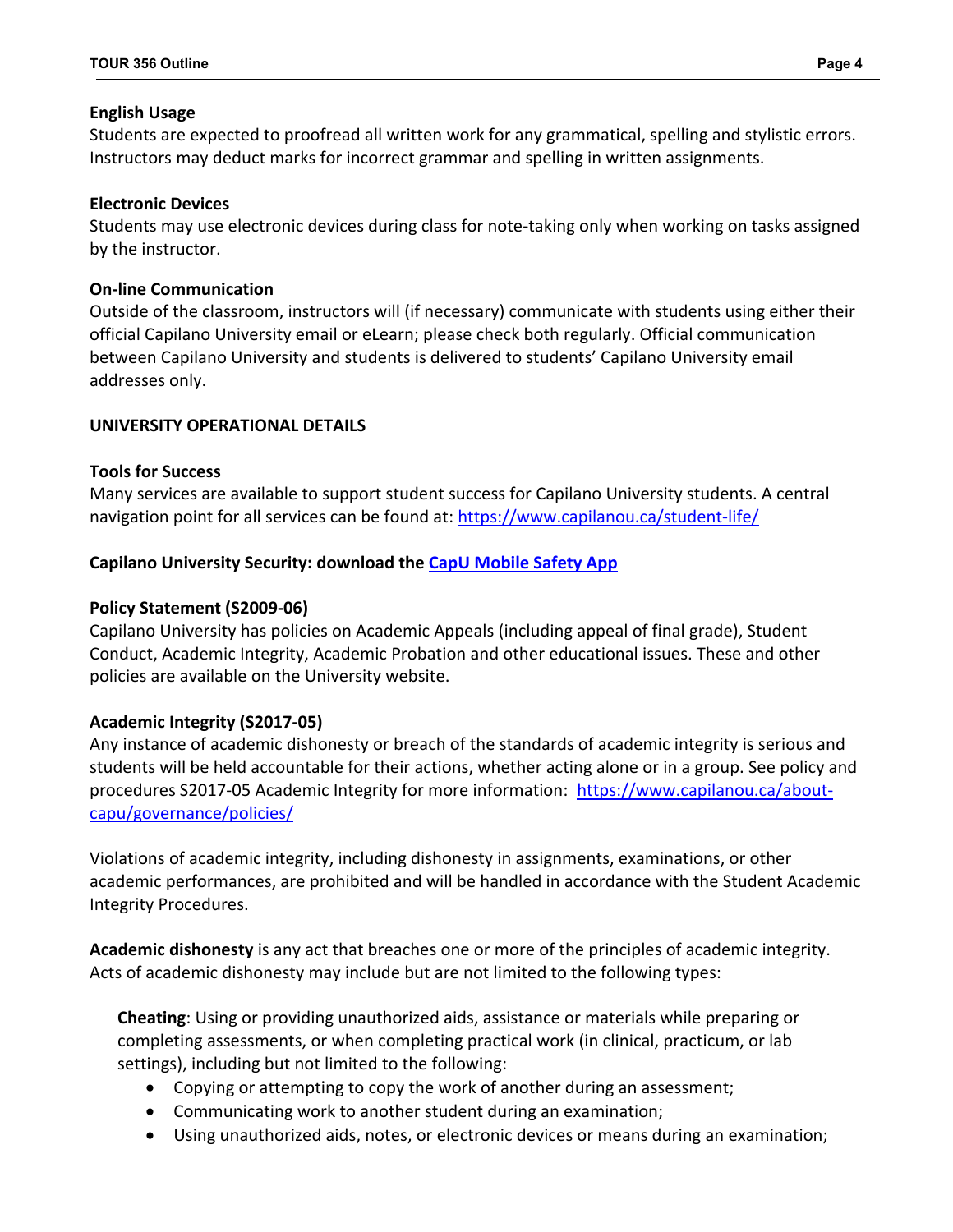- Unauthorized possession of an assessment or answer key; and/or,
- Submitting of a substantially similar assessment by two or more students, except in the case where such submission is specifically authorized by the instructor.

**Fraud**: Creation or use of falsified documents.

**Misuse or misrepresentation of sources**: Presenting source material in such a way as to distort its original purpose or implication(s); misattributing words, ideas, etc. to someone other than the original source; misrepresenting or manipulating research findings or data; and/or suppressing aspects of findings or data in order to present conclusions in a light other than the research, taken as a whole, would support.

**Plagiarism**: Presenting or submitting, as one's own work, the research, words, ideas, artistic imagery, arguments, calculations, illustrations, or diagrams of another person or persons without explicit or accurate citation or credit.

**Self-Plagiarism**: Submitting one's own work for credit in more than one course without the permission of the instructors, or re-submitting work, in whole or in part, for which credit has already been granted without permission of the instructors.

**Prohibited Conduct**: The following are examples of other conduct specifically prohibited:

- Taking unauthorized possession of the work of another student (for example, intercepting and removing such work from a photocopier or printer, or collecting the graded work of another student from a stack of papers);
- Falsifying one's own and/or other students' attendance in a course;
- Impersonating or allowing the impersonation of an individual;
- Modifying a graded assessment then submitting it for re-grading; or,
- Assisting or attempting to assist another person to commit any breach of academic integrity.

## **Sexual Violence and Misconduct**

All Members of the University Community have the right to work, teach and study in an environment that is free from all forms of sexual violence and misconduct. Policy B401 defines sexual assault as follows:

Sexual assault is any form of sexual contact that occurs without ongoing and freely given consent, including the threat of sexual contact without consent. Sexual assault can be committed by a stranger, someone known to the survivor or an intimate partner.

Safety and security at the University are a priority and any form of sexual violence and misconduct will not be tolerated or condoned. The University expects all Students and Members of the University Community to abide by all laws and University policies, including B.401 Sexual Violence and Misconduct Policy and B.401.1 Sexual Violence and Misconduct Procedure (found on Policy page [https://www.capilanou.ca/about-capu/governance/policies/\)](https://www.capilanou.ca/about-capu/governance/policies/)